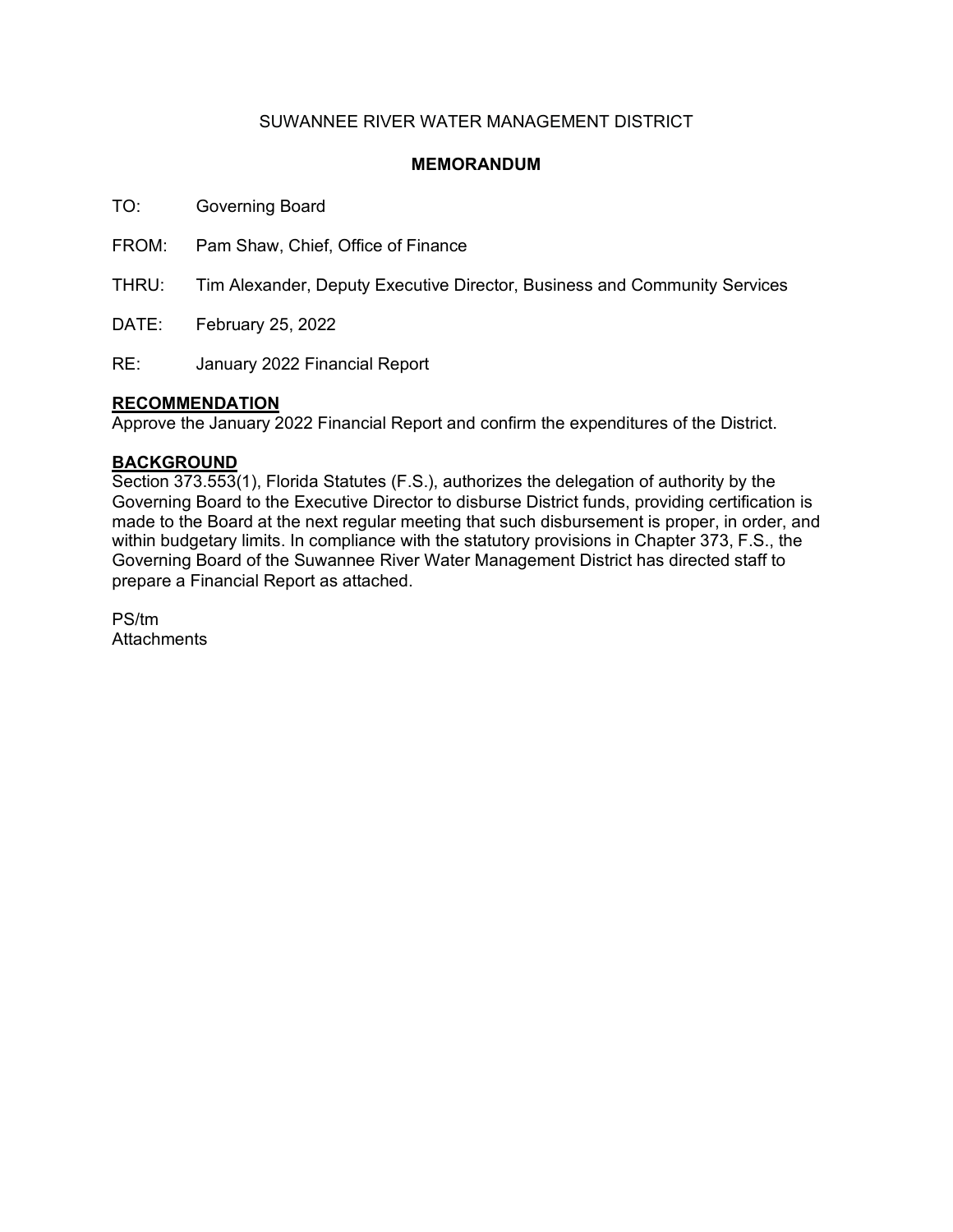# Suwannee River Water Management District Cash Report January 2022

| <b>Financial Institution/Account</b>       | <b>Monthly</b><br><b>Interest</b> | <b>Interest</b><br>Rate % | <b>Closing</b><br><b>Balance</b> |
|--------------------------------------------|-----------------------------------|---------------------------|----------------------------------|
| <b>First Federal Permit Fee</b>            | \$0.00                            |                           | \$500.00                         |
| <b>First Federal Accounts Payable</b>      | \$0.00                            |                           | \$35,000.00                      |
| <b>First Federal EFT Disbursements</b>     | \$0.00                            |                           | \$0.00                           |
| <b>First Federal Depository</b>            | \$49.88                           | $0.00\%$                  | \$1,111,236.68                   |
| Special Purpose Investment Account (SPIA)* | \$28,114.94                       | 0.75%                     | \$43,816,573.72                  |
| <b>TOTAL</b>                               | \$28,164.82                       |                           | \$44,963,310.40                  |

\*SPIA is part of the Treasury Investment Pool administered by Florida Department of Financial Services.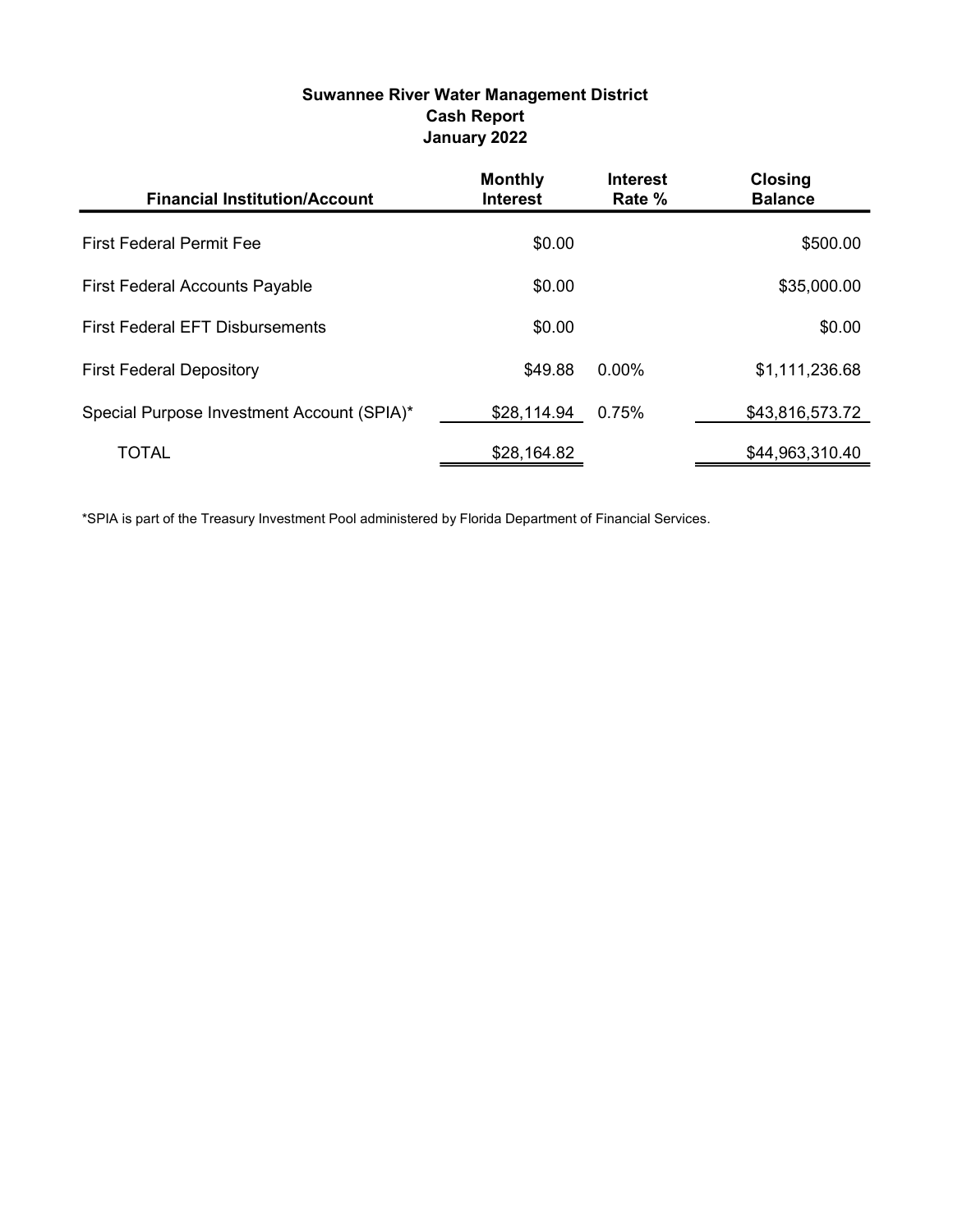#### **Suwannee River Water Management District Statement of Sources and Uses of Funds For the Month ending January 31, 2022 (Unaudited)**

|                            | Current<br><b>Budget</b> |      | <b>Actuals</b><br><b>Through</b><br>1/31/2022 |    | Variance<br>(Under)/Over<br><b>Budget</b> | <b>Actuals As A</b><br>% of Budget |
|----------------------------|--------------------------|------|-----------------------------------------------|----|-------------------------------------------|------------------------------------|
| <b>Sources</b>             |                          |      |                                               |    |                                           |                                    |
| Ad Valorem Property Taxes  | \$<br>6,233,836          | - \$ | 5,359,204                                     | S  | (874, 632)                                | 86.0%                              |
| Intergovernmental Revenues | \$<br>40,025,263         | S    | 2,042,037                                     | S  | (37,983,226)                              | 5.1%                               |
| Interest on Invested Funds | \$<br>130.000            | - \$ | 118,952 \$                                    |    | (11,048)                                  | 91.5%                              |
| License and Permit Fees    | \$<br>163,000            | - \$ | $71,244$ \$                                   |    | (91,756)                                  | 43.7%                              |
| Other                      | \$<br>1,000,000          | S    | 348,829                                       | S  | (651, 171)                                | 34.9%                              |
| Fund Balance               | \$<br>12.090.274         | S    | 245.720                                       | \$ | (11, 844, 554)                            | 2.0%                               |
| <b>Total Sources</b>       | \$<br>59,642,373         | S    | 8,185,985                                     | S  | (51, 456, 388)                            | 13.7%                              |

|                                              | Current          |      |                     |      |                           |     | Available     |           |                         |
|----------------------------------------------|------------------|------|---------------------|------|---------------------------|-----|---------------|-----------|-------------------------|
|                                              | <b>Budget</b>    |      | <b>Expenditures</b> |      | Encumbrances <sup>2</sup> |     | <b>Budget</b> | %Expended | %Obligated <sup>3</sup> |
| <b>Uses</b>                                  |                  |      |                     |      |                           |     |               |           |                         |
| Water Resources Planning and Monitoring      | 12.132.696       | - \$ | 1.466.980           |      | 5.464.197                 |     | 5.201.519     | 12%       | 57%                     |
| Acquisition, Restoration and Public Works    | \$<br>37.432.257 | -S   | 2,269,775           |      | 20,953,142                | -S  | 14,209,340    | 6%        | 62%                     |
| Operation and Maintenance of Lands and Works | $6.260.432$ \$   |      | 831.264             | -S   | 1.449.644                 | -SS | 3.979.524     | 13%       | 36%                     |
| Regulation                                   | \$<br>.902.609   | - \$ | 392,823             | - \$ | 50.269                    |     | 1,459,517     | 21%       | 23%                     |
| Outreach                                     | 195.233 \$       |      | 60,103              | - \$ | $\overline{\phantom{a}}$  | S   | 135.130       | 31%       | 31%                     |
| Management and Administration                | l.719.146        | - \$ | 505,646             |      | 131.240                   |     | 1,082,260     | 29%       | 37%                     |
| <b>Total Uses</b>                            | 59.642.373       |      | 5,526,591           |      | 28.048.492                |     | 26,067,290    | 9%        | 56%                     |

<sup>1</sup> Actual Fund Balance used is recorded at the end of the fiscal year. This amount represents Fund Balance used for the Agricultural and RIVER Cost-Share,

Regional Water Resource Development, and Project Effectiveness Metrics Programs.

 $^{\text{2}}$  Encumbrances represent unexpended balances of open purchase orders and contracts.

 $^3$  Represents the sum of expenditures and encumbrances as a percentage of the available budget.

This financial statement is prepared as of January 31, 2022 and covers the interim period since the most recent audited financial statements.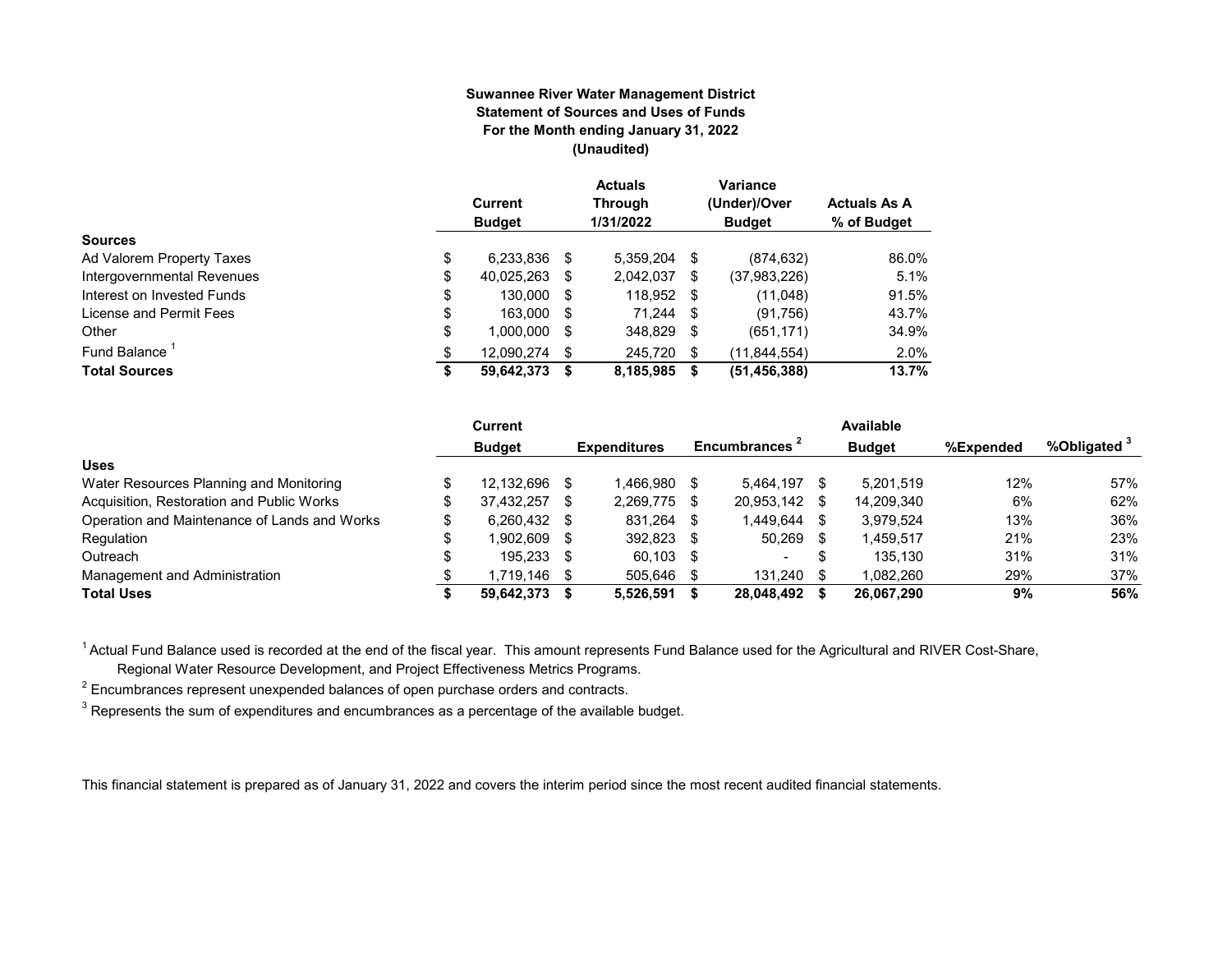# **STATEMENT OF ACTIVITY - REVENUE AND EXPENSE ROLLUP (UNAUDITED) SUWANNEE RIVER WATER MANAGEMENT DISTRICT**

**FOR 1/31/2022**

|                                                              | Y-T-D<br><b>ACTUAL</b> | <b>ENCUMBRANCE</b> | <b>ANNUAL</b><br><b>BUDGET</b> |
|--------------------------------------------------------------|------------------------|--------------------|--------------------------------|
| Report Recap -                                               |                        |                    |                                |
| <b>REVENUES</b>                                              |                        |                    |                                |
| <b>DISTRICT REVENUES</b>                                     | 5,898,228              | 0                  | 7,526,836                      |
| <b>LOCAL REVENUES</b>                                        | 16,480                 | 0                  | 86,480                         |
| <b>STATE REVENUES</b>                                        | 1,654,185              | 0                  | 35,980,783                     |
| <b>FEDERAL REVENUES</b><br><b>FUND BALANCE UTILIZATION</b>   | 371,372<br>245,720     | 0<br>0             | 3,958,000<br>12,090,274        |
| <b>TOTAL REVENUES</b>                                        | 8,185,985              | $\mathbf{0}$       | 59,642,373                     |
| <b>EXPENDITURES</b>                                          |                        |                    |                                |
| <b>SALARIES AND BENEFITS</b>                                 | 1,909,648              | 0                  | 6,923,044                      |
| CONTRACTUAL SERVICES                                         | 2,087,212              | 13,418,087         | 20,845,400                     |
| OPERATING EXPENDITURES                                       | 401,916                | 150,785            | 1,903,500                      |
| OPERATING CAPITAL OUTLAY                                     | 2,430                  | 82,633             | 313,044                        |
| FIXED CAPITAL OUTLAY                                         | 0                      | 148,589            | 5,251,000                      |
| <b>INTERAGENCY EXPENDITURES</b><br><b>TOTAL EXPENDITURES</b> | 1,125,385              | 14,248,399         | 24,406,385                     |
|                                                              | 5,526,591              | 28,048,493         | 59,642,373                     |
| <b>EXCESS REVENUES OVER (UNDER) EXPENDITURES</b>             | 2,659,394              | (28, 048, 493)     | 0                              |
| <b>General Fund -</b>                                        |                        |                    |                                |
| <b>REVENUES</b>                                              |                        |                    |                                |
| <b>DISTRICT REVENUES</b>                                     | 5,517,703              | 0                  | 5,300,069                      |
| <b>LOCAL REVENUES</b>                                        | 16,480                 | 0                  | 86.480                         |
| <b>STATE REVENUES</b>                                        | 0                      | 0                  | 2,740,000                      |
| <b>FEDERAL REVENUES</b>                                      | 0                      | 0                  | 0                              |
| <b>FUND BALANCE UTILIZATION</b>                              | 0                      | 0                  | 1,789,672                      |
| <b>TOTAL REVENUES</b>                                        | 5,534,183              | $\mathbf{0}$       | 9,916,221                      |
| <b>EXPENDITURES</b>                                          |                        |                    |                                |
| SALARIES AND BENEFITS                                        | 1,420,282              | 0                  | 5,297,558                      |
| CONTRACTUAL SERVICES                                         | 90,353                 | 444,348            | 2,228,502                      |
| OPERATING EXPENDITURES<br>OPERATING CAPITAL OUTLAY           | 170,811<br>0           | 71,687<br>31,295   | 1,057,573<br>200,608           |
| FIXED CAPITAL OUTLAY                                         | 0                      | 0                  | 0                              |
| <b>INTERAGENCY EXPENDITURES</b>                              | 284,485                | 337,970            | 1,131,980                      |
| <b>TOTAL EXPENDITURES</b>                                    | 1,965,931              | 885,300            | 9,916,221                      |
| <b>EXCESS REVENUES OVER (UNDER) EXPENDITURES</b>             | 3,568,252              | (885, 300)         | $\pmb{0}$                      |
|                                                              |                        |                    |                                |
| <b>Land Management Operations -</b><br><b>REVENUES</b>       |                        |                    |                                |
| <b>DISTRICT REVENUES</b>                                     | 348,595                | 0                  | 2,151,767                      |
| <b>LOCAL REVENUES</b>                                        | 0                      | 0                  | 0                              |
| <b>STATE REVENUES</b>                                        | 0                      | 0                  | 2,290,119                      |
| <b>FEDERAL REVENUES</b>                                      | 0                      | 0                  | 40,000                         |
| FUND BALANCE UTILIZATION                                     | 0                      | 0                  | 2,323,546                      |
| <b>TOTAL REVENUES</b>                                        | 348,595                | 0                  | 6,805,432                      |
| <b>EXPENDITURES</b>                                          |                        |                    |                                |
| SALARIES AND BENEFITS                                        | 231,031                | 0                  | 827,736                        |
| <b>CONTRACTUAL SERVICES</b>                                  | 373,775                | 1,280,780          | 3,129,898                      |
| OPERATING EXPENDITURES                                       | 228,443                | 74,178             | 773,927                        |
| OPERATING CAPITAL OUTLAY<br>FIXED CAPITAL OUTLAY             | 2,430<br>0             | 51,338<br>148,589  | 112,436<br>1,251,000           |
| <b>INTERAGENCY EXPENDITURES</b>                              | 0                      | 71,150             | 710,435                        |
| <b>TOTAL EXPENDITURES</b>                                    | 835,679                | 1,626,035          | 6,805,432                      |
| <b>EXCESS REVENUES OVER (UNDER) EXPENDITURES</b>             | (487, 084)             | (1,626,035)        | $\mathbf 0$                    |
|                                                              |                        |                    |                                |

*\* To be reimbursed by Appropriations*